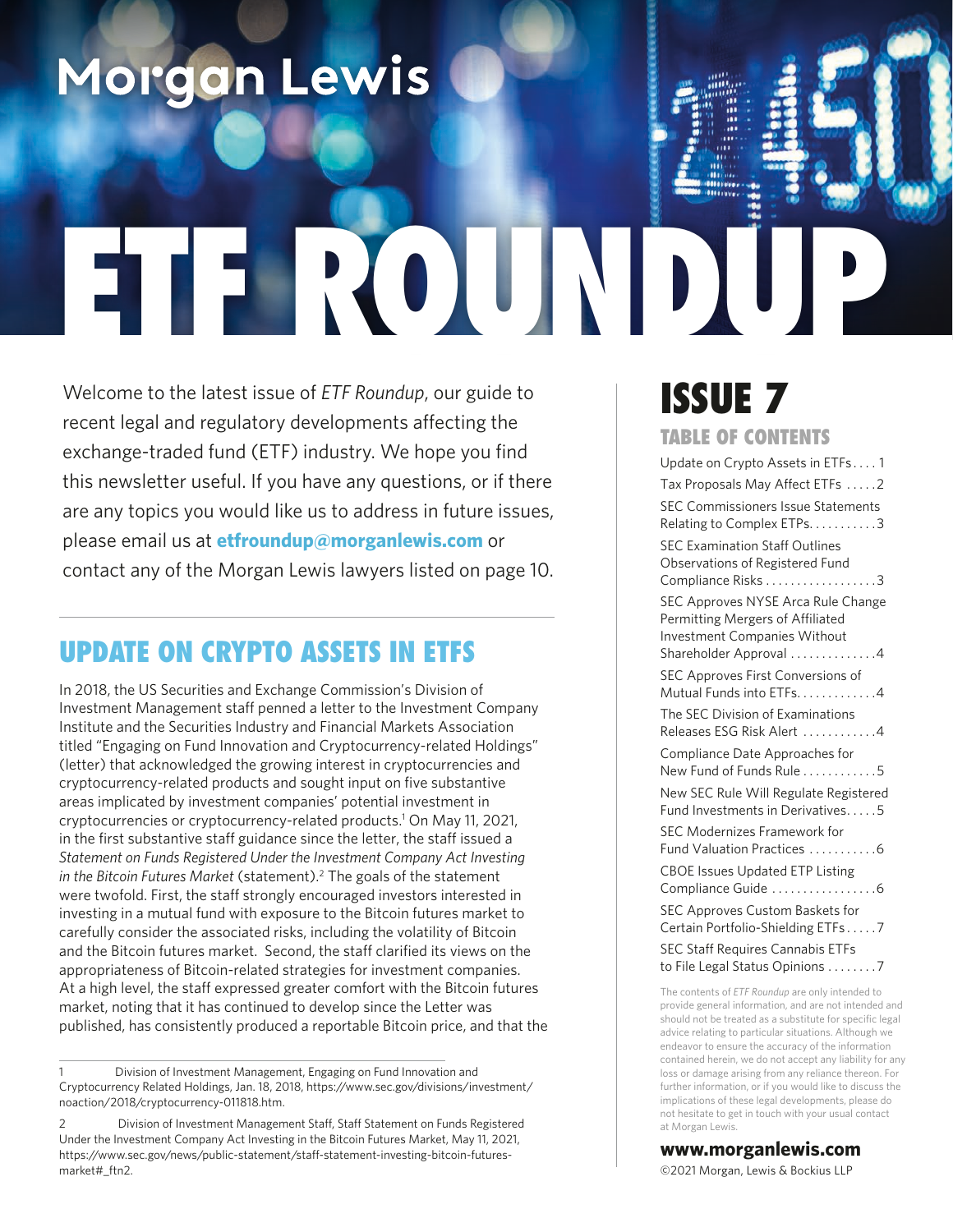cash-settled futures do not present the custody concerns associated with other cryptocurrency-related investments. The staff then stated that it believed that investments in the Bitcoin futures market should be pursued only by closedend funds and mutual funds. The staff did not directly address why investments in the Bitcoin futures market are not appropriate for ETFs, but implied ETFs cannot offer appropriate strategies to support Bitcoin futures and address potential liquidity challenges in the Bitcoin futures market. Three days after the staff issued its statement, a Bitcoin futures mutual fund registration statement was fled, and on July 28, 2021, it became the first actively offered Bitcoin futures mutual fund.<sup>3</sup>

ETF investments in Bitcoin remained stalled until August 3, 2021, when Gary Gensler, Chairman of the US Securities and Exchange Commission (SEC), referenced Bitcoin futures ETFs in a speech given before the Aspen Security Forum covering a broad range of cryptocurrency issues.<sup>4</sup> Chairman Gensler stated that he "anticipate[s] that there will be filings with regard to [ETFs] under the Investment Company Act" and that he "look[s] forward to the [s]taf's review of such flings, particularly if those are limited to these CME-traded Bitcoin futures." While the disconnect between the staf's guidance in the statement and Chairman Gensler's open invitation to Bitcoin futures strategy ETFs did not go unnoticed in the industry, Chairman Gensler's comments were all the encouragement needed to motivate several fund complexes, some of which had previously tried unsuccessfully to register similar strategies, to register Bitcoin futures strategy ETFs. On the day following Chairman Gensler's speech, two registration statements were filed for Bitcoin futures strategy ETFs and during the week of October 18th, the first two Bitcoin futures strategy ETFs launched.5

Despite the successful registration of these early Bitcoin futures strategy ETFs, the SEC staff remains very cautious with respect to Bitcoin-related strategies and has done its best to narrowly defne which strategies and Bitcoin-related investments will be permitted in an ETF. While certain of the limitations imposed by the staff have been communicated entirely through the comment-and-response process in the course of its review of a registration statement, such as its position that an ETF's investment in certain investment vehicles that provide exposure to Bitcoin may not, in the aggregate, exceed 15% of the ETF's assets, other limitations have been made more public, such as the staf's request that

recently fled inverse and leveraged Bitcoin futures strategy ETFs withdraw their registration statements.<sup>6</sup>

We also think it is interesting that Bitcoin futures strategy mutual funds and ETFs registered under the Investment Company Act of 1940 (1940 Act) have now made their debut while their cousins registered under the Securities Act of 1933 ('33 Act) remain stagnant, with little sign of future regulatory relief. That said, the introduction of the Bitcoin futures strategy mutual funds and ETFs could help to stimulate the further development of the Bitcoin futures market and provide the assist needed to get the '33 Act Bitcoin exchange-traded products (ETPs) through their remaining regulatory hurdles, most notably the staf's concern about the vulnerability of the Bitcoin markets to fraud and manipulation.

The staf's views on Bitcoin and other cryptocurrency investments are clearly still evolving, and we are confident that there is much more to come.

# TAX PROPOSALS MAY AFFECT ETFS

On September 10, 2021, US Senate Finance Committee Chairman Ron Wyden (D-OR) released draft tax legislation (the Wyden Draft), which included provisions that, if enacted, would afect ETFs registered under the Investment Company Act of 1940 that are taxed as regulated investment companies (RICs) and ETFs subject to rules applicable to publicly traded partnerships (PTPs) (often referred to more broadly as "exchange-traded products" or ETPs). Subsequently, on September 15, the House Ways and Means Committee announced the completion of its markup of draft tax legislation (the Ways and Means Draft) that could have inadvertently affected ETPs treated as "grantor trusts" for US federal income tax purposes. The relevant provisions involving grantor trusts and the proposal from the Wyden Draft, however, are not contained in the Build Back Better Act (H.R. 5376), which passed the House on November 19, 2021. It is unclear whether the proposals in the Wyden Draft will make their way into another piece of legislation; however, industry participants should continue to track the progress of such proposals. The proposals in the Wyden Draft could have a significant effect on ETFs and ETPs.

<sup>3</sup> Bitcoin Strategy ProFund, Form N-1A Registration Statement (as fled July 27, 2021), https://www.sec.gov/ix?doc=/Archives/edgar/ data/1039803/000168386321004281/pf-20210727.htm.

<sup>4</sup> Gary Gensler, Remarks Before the Aspen Security Forum, https://www.sec.gov/news/public-statement/gensler-aspen-security-forum-2021-08-03#\_ftnref5.

<sup>5</sup> ProShares Bitcoin Strategy ETF, Form N-1A Registration Statement (as fled Oct. 15, 2021), https://www.sec.gov/ix?doc=/Archives/edgar/ data/1174610/000168386321006052/f10028d1.htm; Valkyrie Bitcoin Strategy ETF, Form N-1A Registration Statement (as fled Oct. 20, 2021), https://www.sec. gov/ix?doc=/Archives/edgar/data/1877493/000138713121010113/valk-n1aa\_102021.htm.

<sup>6</sup> Direxion Shares ETF Trust, Request for Withdrawal of Post-Efective Amendment to Trust's Registrant Statement on Form N-1A for Direxion Bitcoin Strategy Bear ETF, https://www.sec.gov/Archives/edgar/data/1424958/000119312521316915/d254494daw.htm; Valkyrie ETF Trust II, Form AW – Request for Withdrawal of Post-Efective Amendment No. 1. for Valkyrie XBTO Levered BTC Futures ETF, https://www.sec.gov/Archives/edgar/data/0001877493/00013871 3121010552/valk-aw\_102921.htm; Investment Managers Series Trust II, Request for Withdrawal of Post-Efective Amendment for AXS Short Bitcoin Strategy ETF, https://www.sec.gov/Archives/edgar/data/0001587982/000139834421020752/fp0069926\_aw.htm.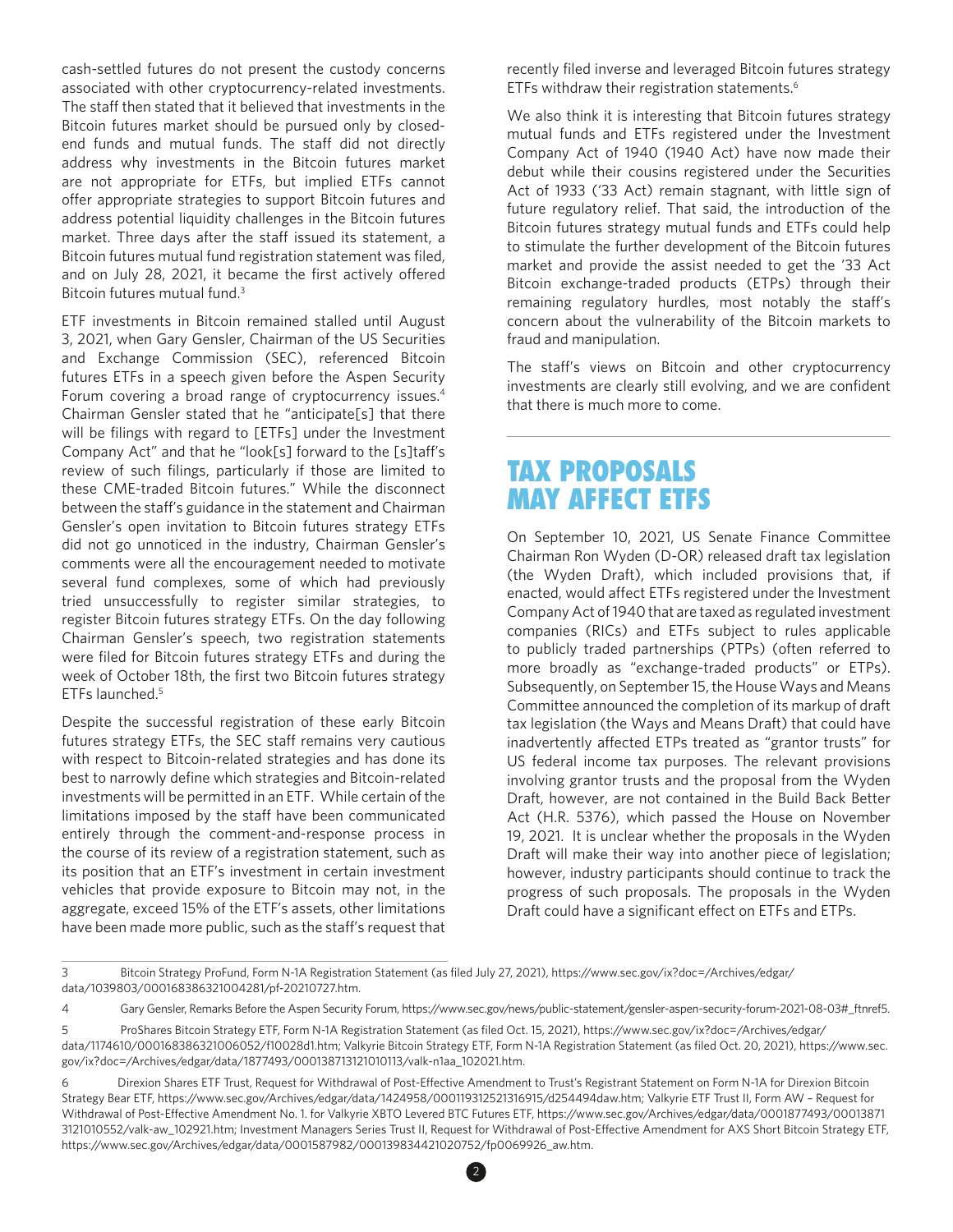#### **ETFs Taxed as RICs**

Currently, Section 852(b)(6) of the Internal Revenue Code of 1986, as amended (the Code), permits a RIC to distribute appreciated property to a shareholder without recognizing gain. However, proposed changes in the Wyden Draft would repeal Section 852(b)(6), causing RICs to recognize any gain on in-kind distributions of appreciated property. Because RICs are required to distribute their income and gains each year to avoid entity-level tax, a repeal of Section 852(b)(6) would likely cause an ETF that generates gains from the distribution of appreciated securities, pursuant to redemption requests, to sell securities in the market for the purpose of generating the cash needed to satisfy its annual distribution requirements. Such sales may increase transaction costs and may generate additional capital gains, further increasing the ETF's distribution requirements.

#### **Commodity Pools Taxed as PTPs**

Current law generally treats PTPs as C corporations unless certain exemptions are met. One such exemption applies if 90% or more of a PTP's gross income consists of "qualifying income" within the meaning of Section 7704(d) of the Code, and the Treasury Regulations thereunder (the Qualifying Income Exemption). The Wyden Draft would eliminate the Qualifying Income Exemption, which would cause many PTPs to be subject to entity-level tax as C corporations.

In contrast, the Build Back Better Act proposes to expand the types of "qualifying income" permitted by the Qualifying Income Exemption to include certain income from the generation of electric power or thermal energy and from certain renewables, among other energy sources.

Whether either proposal becomes law is currently unclear. It is important to note that many industry groups, including the Investment Company Institute, strongly oppose the proposed legislation afecting RICs.

# SEC COMMISSIONERS ISSUE STATEMENTS RELATING TO COMPLEX ETPS

On October 4, 2021, SEC Chairman Gensler announced that he had directed the SEC staff to study the potential risks associated with complex financial products that are traded on exchanges. In conjunction with this new directive, he also requested that the staff present recommendations to the SEC with respect to potential rulemakings to address such risks, which is part of a broader examination of ETPs. In his statement, Chairman Gensler noted that complex ETPs, such as leveraged ETFs and inverse ETFs, present risks beyond those of typical ETFs, which invest in portfolios of stocks and bonds, and that such risks can have systemic effects when the products operate in unanticipated ways during periods of market stress.

In a joint statement released simultaneously with Chairman Gensler's, Commissioners Allison Herren Lee and Caroline Crenshaw echoed the Chairman's call for additional regulation, outlining three key principles that they believe should guide the establishment of a new regulatory framework with respect to complex ETPs. Specifically, the Commissioners asserted that:

- The new regulatory framework should establish strong, consistent regulatory oversight of all complex ETPs and specifically limit opportunities for regulatory arbitrage with respect to ETPs that are not required to be registered under the 1940 Act.
- The SEC should take a consistent, holistic approach to the review and listing process for ETPs, taking into account the potential for such products to cause risk in the fnancial system.
- The new regulatory framework should provide heightened protections with regard to investors' trading of complex ETPs.

# SEC EXAMINATION STAFF OUTLINES OBSERVATIONS OF REGISTERED FUND COMPLIANCE RISKS

On October 26, 2021, the Division of Examination staff of the SEC published its latest risk alert, which mainly focused on ETFs and mutual funds and, more specifcally, on compliance areas that may impact retail investors. The staff highlighted deficiencies and weaknesses in almost every area of fund and fund adviser compliance obligations. Specifically, the SEC noted that it had observed deficiencies with respect to firms' compliance programs and practices relating to the following nonexhaustive list of activities:

- Investment guideline monitoring (including compliance with investment restrictions, limitations on investments in derivatives, and Rule 35d-1, i.e., the Names Rule).
- The operation of a fund's liquidity risk management program.
- Trading practices, including trade allocation and aggregation, principal transactions, cross-trading, and use of soft dollars.
- Fund valuation processes, including the oversight of pricing vendors and the involvement of investment personnel in the valuation process.
- Engagement of third-party service providers, including index providers, fnancial intermediaries, and providers of shareholder services.
- Fee calculations and expense allocations.

3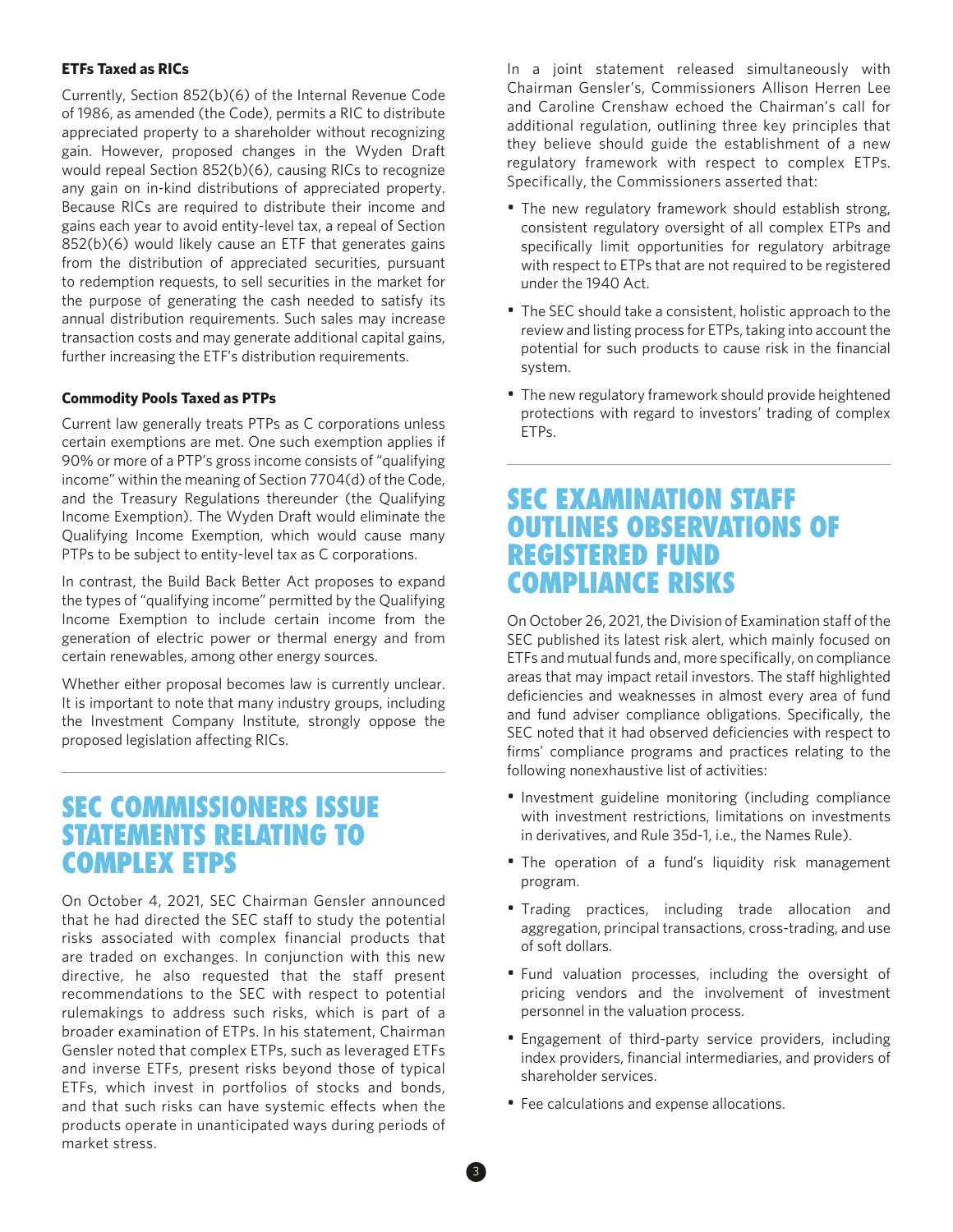- Review of marketing and advertising literature, especially back-tested index returns.
- Annual fund contract renewal processes.
- Annual fund compliance review processes.
- Incomplete fund disclosures covering almost every necessary disclosure required under Form N 1A (the registration form used by ETFs).

We describe the alert in more detail in our **[LawFlash](https://www.morganlewis.com/pubs/2021/10/sec-examination-staff-outlines-observations-of-registered-fund-compliance-risks)** and highlight practices that ETFs and their advisers can undertake to stay compliant.

# SEC APPROVES NYSE ARCA RULE CHANGE PERMITTING MERGERS OF AFFILIATED INVESTMENT COMPANIES WITHOUT SHAREHOLDER APPROVAL

On May 14, 2021, the SEC issued an **[order](https://www.sec.gov/rules/sro/nysearca/2021/34-91901.pdf)** approving a rule change (the Merger Rule Change) that exempts ETFs and certain other investment companies from obtaining shareholder approval pursuant to New York Stock Exchange (NYSE) Arca Rule 5.3-E(d)(9) (the Merger Rule) when the ETF acquires the stock or assets of an affiliated investment company in a transaction that (i) complies with Rule 17a-8 under the 1940 Act and (ii) does not otherwise require shareholder approval under the 1940 Act. Before the Merger Rule Change, the Merger Rule generally required ETFs that acquired other affiliated investment companies to obtain shareholder approval of the acquisition. As a result of the Merger Rule Change, such approval by the acquiring ETF's shareholders often is no longer required. Acquiring ETFs should still consider whether shareholder approval of an affiliated merger is otherwise required under state law or the acquiring ETF's governing documents. Further, the Merger Rule Change does not alter whether approval of the affiliated merger is required by the shareholders of the fund being acquired.

The Merger Rule Change became efective immediately on May 14. On September 30, 2021 and October 29, 2021, the SEC issued notices of filings and immediate effectiveness of similar rule changes for Cboe BZX Exchange Inc. Rules 14.10(e)(1)(A) and  $(E)^7$  and Nasdaq Rules 5615(a)(1) and  $(5)$ . $8$ 

# SEC APPROVES FIRST CONVERSIONS OF MUTUAL FUNDS INTO ETFS

A signifcant evolution for the ETF industry took place in March with the conversion of two mutual funds sponsored by Guinness Atkinson Asset Management into ETFs. Interest in such conversions appears to be strong, with similar conversions taking place soon afterwards for four mutual funds sponsored by **[Dimensional Fund Advisors](https://www.sec.gov/Archives/edgar/data/1816125/000179420221000103/dimensionaletf497.htm)**, one mutual fund sponsored by **[The Nottingham Company](https://www.sec.gov/Archives/edgar/data/1464413/000146441321000054/n14a0321.htm)**, and one mutual fund sponsored by **[Mutual Fund](https://www.sec.gov/Archives/edgar/data/1587982/000139834421015559/fp0067667_497.htm) [Administration, LLC/UMB Fund Services, Inc.](https://www.sec.gov/Archives/edgar/data/1587982/000139834421015559/fp0067667_497.htm)**

The conversions follow the SEC's **[adoption of semi](https://www.morganlewis.com/~/media/files/document/2020/201112-etf-roundup-newsletter-issue6-fin.ashx)[transparent active ETF models](https://www.morganlewis.com/~/media/files/document/2020/201112-etf-roundup-newsletter-issue6-fin.ashx)**, which allow active ETFs to operate without having to disclose their portfolios on a daily basis. Fund sponsors that provide active strategies, many of which have until now opted to limit their involvement in the ETF space because of the requirement for daily transparency, may now be more likely to consider converting their existing mutual funds into ETFs. Such funds would be able to take advantage of the benefits associated with the ETF structure, including the possibility of greater tax efficiency and decreased operational costs and fund expenses.

In addition to regulatory, board, and tax considerations, sponsors that wish to convert their existing mutual funds into ETFs should take into account operational and structural challenges, which the SEC has focused on in their review of such proposed conversions. For example, the SEC is focused on how a frm will move direct mutual fund shareholders into brokerage accounts necessary for ETF ownership, as well as how a frm will handle fractional shares of mutual funds, given that ETFs are issued in whole shares. In remarks provided to the Investment Company Institute, Peter Driscoll, then Director of the SEC's Division of Examinations, noted that the staff would be closely monitoring such conversions, focusing among other things on issues related to illiquid security holdings and valuation, as well as on the listing process for newly converted ETFs.

# THE SEC DIVISION OF EXAMINATIONS RELEASES ESG RISK ALERT

In a **[Risk Alert](https://www.sec.gov/files/esg-risk-alert.pdf)** issued on April 9, 2021, by the SEC's Division of Examinations, the SEC staff provided observations made during recent examinations of investment advisers and funds (both registered and private) engaged in ESG investing. The Risk Alert highlights certain deficiencies and

4

<sup>7</sup> Cboe BZX Exchange, Inc., File No. SR 2021-059, Form 19b-4 (Sept. 30, 2021), https://www.sec.gov/rules/sro/cboebzx/2021/34-93218.pdf.

<sup>8</sup> The Nasdaq Stock Markets LLC, File No. SR-NASDAQ-2021-083, Form 19b-4 (Oct. 29, 2021), https://www.sec.gov/rules/sro/nasdaq/2021/34-93467.pdf.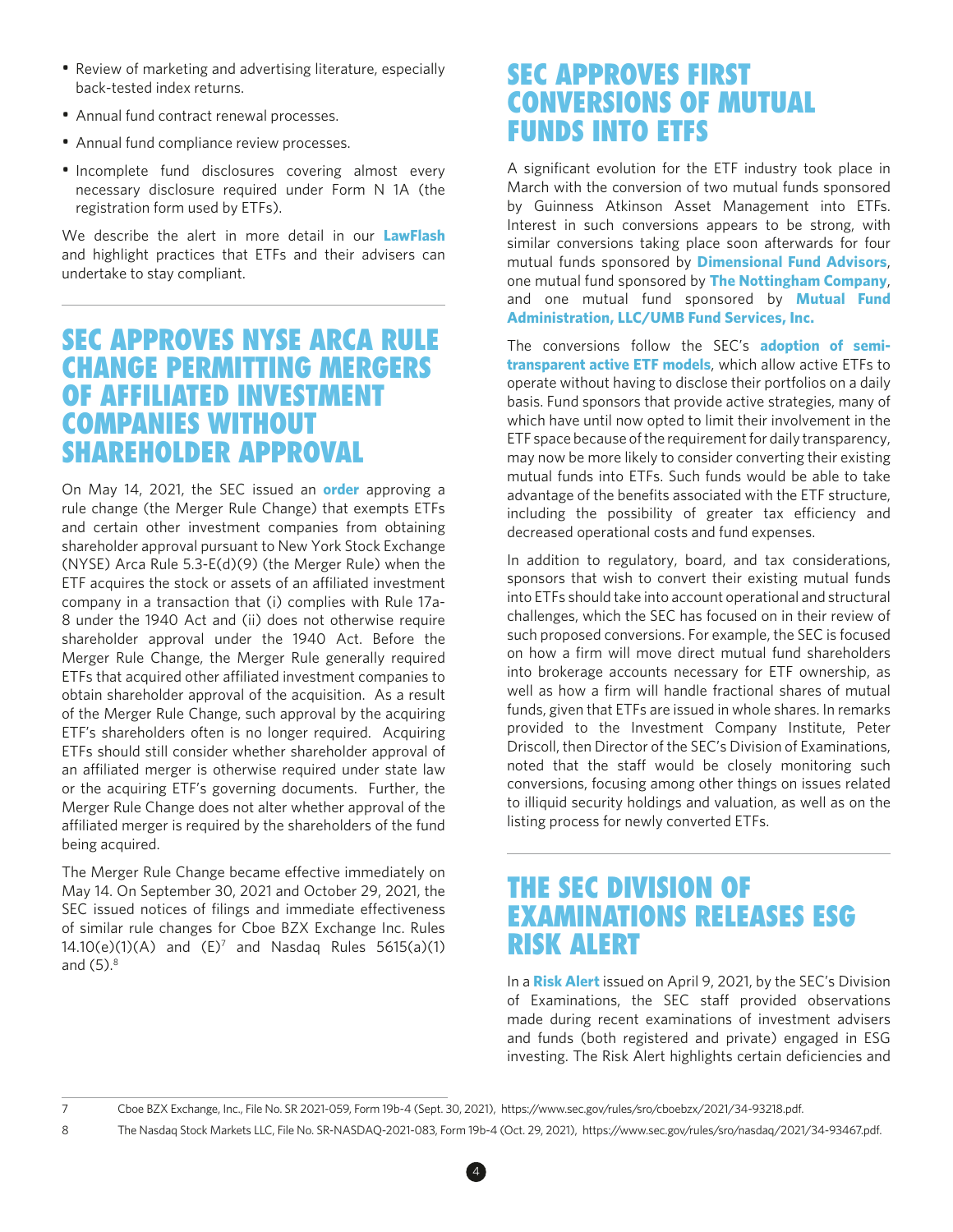internal control weaknesses observed by the staff, as well as observations regarding what the staff viewed as effective practices related to the management and oversight of ESG investing activities. We describe those observations in more detail in our [LawFlash.](https://www.morganlewis.com/pubs/2021/04/the-sec-staff-takes-on-esg-investing) The Risk Alert follows an **[Investor Bulletin](https://www.investor.gov/introduction-investing/general-resources/news-alerts/alerts-bulletins/investor-bulletins-1)** released in February 2021 by the SEC Office of Investor Education and Advocacy to educate retail investors on investing in ESG funds and the establishment of a **[Climate and ESG Task Force](https://www.sec.gov/news/press-release/2021-42)** within the SEC's Division of Enforcement in March 2021.

# COMPLIANCE DATE APPROACHES FOR NEW FUND OF FUNDS RULE

On October 7, 2020, the SEC adopted Rule 12d1-4 (the Fund of Funds Rule) under the 1940 Act and related amendments that are collectively designed to provide a more consistent and efficient regulatory framework for funds that invest in other funds (so-called "fund of funds" arrangements). The SEC also rescinded Rule 12d1-2 under the 1940 Act, $9$ rescinded most exemptive orders granting relief from certain provisions of Section 12(d)(1) of the 1940 Act, and withdrew certain no-action letters related to Section 12(d)(1) that fall within the scope of the Fund of Funds Rule.

The Fund of Funds Rule is available to registered funds, including ETFs, and business development companies (BDCs) seeking to invest in other registered funds and BDCs beyond the limits currently imposed by Section 12(d)(1) of the 1940 Act. Unregistered funds, such as private funds and foreign investment companies, are not permitted to rely on the Fund of Funds Rule.

Section 12(d)(1)(A) prohibits a registered fund from (i) acquiring more than 3% of another fund's outstanding voting securities, (ii) investing more than 5% of its total assets in any single fund, or (iii) investing more than 10% of its total assets in funds generally. In the past, however, the SEC has adopted rules and issued various exemptive orders permitting fund of funds arrangements in excess of these limits. The SEC believes that the existing mix of exemptive rules and exemptive relief, as well as two statutory exceptions to the Section 12(d)(1)(A) limits, led to a regulatory regime with a variety of diferent fund of funds arrangements subject to a wide variety of conditions. In adopting the Fund of Funds Rule and related amendments, the SEC sought to "eliminate the existing overlapping and potentially inconsistent conditions for funds of funds and to harmonize conditions across diferent fund arrangements."

The Fund of Funds Rule permits a fund (acquiring fund) to acquire the shares of another fund (acquired fund) in excess of the Section 12(d)(1)(A) limits described above. The Fund of Funds Rule also provides afliated transactions relief from Section 17(a) of the 1940 Act necessary to effectuate a fund of funds arrangement. To rely on the rule, funds must comply with conditions that generally (1) limit control and voting on the part of acquiring funds; (2) require advisers of acquiring and acquired funds to make certain evaluations and findings, and report those evaluations and findings to their respective funds' boards; (3) require acquiring funds and acquired funds to enter into fund of funds investment agreements that contain certain terms; (4) limit the ability to establish three-tier fund of fund structures; and (5) require acquiring and acquired funds to maintain and preserve certain written records.

The Fund of Funds Rule and the related amendments went into effect on January 19, 2021. The rescission of Rule 12d1-2 and the applicable existing exemptive orders, and the withdrawal of the applicable no-action letters, will take place on the compliance date for the Fund of Funds Rule— January 19, 2022. Funds of funds that are currently relying on afected exemptive orders or Rule 12d1-2 will have until that time to amend their compliance programs and transition to the Fund of Funds Rule. Funds entering into participation agreements between now and January 19, 2022, in reliance on an exemptive order should consider the implications of the Fund of Funds Rule on such agreements.

For more detailed information on this topic, read our **[LawFlash](https://www.morganlewis.com/pubs/2020/10/sec-adopts-comprehensive-framework-for-fund-of-funds-arrangements)** or check out our **[Compliance Checklist](https://www.morganlewis.com/-/media/files/publication/report/1940-act-regulatory-checklists.pdf#page=2)**.

# NEW SEC RULE WILL REGULATE REGISTERED FUND INVESTMENTS IN DERIVATIVES

On October 28, 2020, the SEC voted to **[adopt](https://www.sec.gov/rules/final/2020/ic-34084.pdf)** Rule 18f-4 (the rule) under the 1940 Act, which replaces decades-old SEC and staff guidance with an updated, comprehensive framework for use of derivatives<sup>10</sup> by registered funds, including ETFs. For more information on the rule please consult our **[White Paper](https://www.morganlewis.com/-/media/files/publication/morgan-lewis-title/white-paper/2020/white-paper-new-sec-rule-will-regulate-registered-fund-investments-in-derivatives.pdf)** and **[Compliance Checklist](https://www.morganlewis.com/-/media/files/publication/report/1940-act-regulatory-checklists.pdf#page=5)**.

Specific to ETFs, new leveraged or inverse funds<sup>11</sup> will be subject to the rule, including the Value at Risk–based (VaR) limit on funds' leverage risk. As a result, the limit of leveraged or inverse funds' targeted daily return will be limited to 200% of the return (or inverse of the return) of the funds'

<sup>9</sup> Rule 12d1-2 under the 1940 Act permits a fund that invests in acquired funds within the same group of investment companies in reliance on Section 12(d) (1)(G) to also invest in other types of securities.

<sup>10</sup> Although the rule does not defne "derivative," it defnes "derivative transactions" as "(1) any swap, security-based swap, futures contract, forward contract, or option; any combination of the foregoing; or any similar instrument ('derivatives instrument'), under which a Fund is or may be required to make any payment or delivery of cash or other assets during the life of the instrument or at maturity or early termination, whether as margin or settlement payment or otherwise; (2) any short sale borrowing; and (3) for applicable Funds, any reverse repurchase agreement or similar financing transaction if the applicable Fund elects to treat them as such."

<sup>11</sup> The Proposing Release defnes "leveraged/inverse funds" to include funds "that seek, directly or indirectly, to provide investment returns that correspond to the performance of a market index by a specified multiple, or to provide investment returns that have an inverse relationship to the performance of a market index, over a predetermined period of time." 5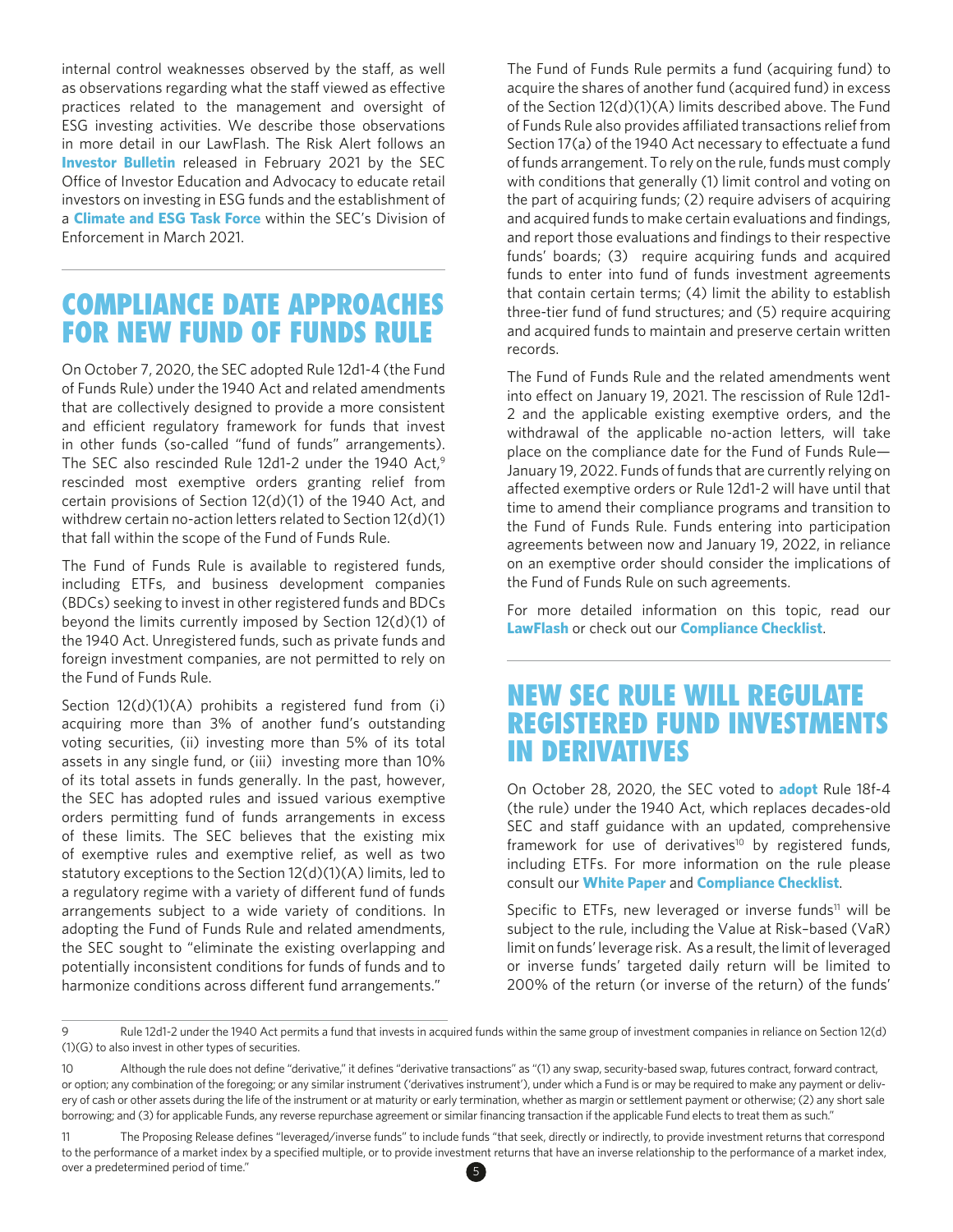underlying index. Leveraged and inverse funds in operation as of October 28, 2020, that seek an investment return in excess of 200% VaR will be permitted to continue their current operations and will not have to comply with the VaR requirement, subject to certain conditions. In connection with the adoption of the rule, the SEC also amended Rule 6c-11 under the 1940 Act to permit ETF sponsors to ofer products with leverage exposures at or below 200% without the need to obtain an exemptive order, provided that such ETFs also comply with the applicable provisions of the rule. The parallel amendment to Rule 6c-11 represents a significant market opportunity for new product offerings in the ETF space.

Notably, the SEC did not adopt the proposed exception for leveraged and inverse funds from the leverage risk limits or sales practice rules that would have applied to intermediaries recommending leveraged and inverse funds to retail investors, as proposed in the November 2019 **[Proposing Release](https://www.sec.gov/rules/proposed/2019/34-87607.pdf)**.

# SEC MODERNIZES FRAMEWORK FOR FUND VALUATION PRACTICES

On December 3, 2020, the SEC adopted Rule 2a-5 under the 1940 Act.<sup>12</sup> Rule 2a-5 is intended to be an updated fair valuation regulatory framework for registered investment companies, including ETFs and BDCs. For more detailed information on the new Rule 2a-5, please consult our **[White](https://www.morganlewis.com/-/media/files/publication/morgan-lewis-title/white-paper/2020/white-paper-sec-modernizes-framework-for-fund-valuation-practices.pdf) [Paper](https://www.morganlewis.com/-/media/files/publication/morgan-lewis-title/white-paper/2020/white-paper-sec-modernizes-framework-for-fund-valuation-practices.pdf)** and **[Compliance Checklist](https://www.morganlewis.com/-/media/files/publication/report/1940-act-regulatory-checklists.pdf#page=8)**.

# CBOE ISSUES UPDATED ETP LISTING COMPLIANCE GUIDE

On March 1 and June 1, 2021, the Chicago Board Options Exchange (Cboe) published updated versions of its **[Cboe ETP Listings Compliance Guide](https://cdn.cboe.com/resources/listings/Cboe_BZX_Exchange_ETP_Listings_Compliance_Guide.pdf)** (the Compliance Guide). As outlined below, the updated Compliance Guide includes several changes from the previous version of the Compliance Guide.

#### **Rule 6c-11 Compliance – March 1, 2021 Update**

Refecting the SEC's adoption of Rule 6c-11 (the ETF Rule) under the 1940 Act, the Compliance Guide was updated to note that ETFs, as such term is defned by the ETF Rule, must comply with all conditions included therein. ETFs that had previously been listed as Index Fund Shares and Managed Fund Shares are no longer subject to the generic listing requirements of these classifications. Additionally, ETFs that had previously been approved through Rule 19b-4 product flings are no longer subject to the representations contained in their respective Rule 19b-4 product fling.

In addition to the requirements of the ETF Rule, listed ETFs must continue to meet all applicable listing standards.

#### **Deficiency Proceedings - March 1, 2021 Update**

The updated Compliance Guide now notes that upon a Cboe staff determination that an ETP is deficient with a listing requirement, such ETP will be included on the Below Listing Standards page of the Cboe listings website. Further, the Cboe staff will update such ETP's financial status to "Below Listing Standards." Each ETP's financial status is reflected on the Securities Information Processor. The ETP's inclusion on the Below Listing Standards Page and corresponding changes to its published fnancial status will remain in effect until the Cboe staff has determined that the ETP is in compliance with all applicable listing requirements.

The updated Compliance Guide also clarifies existing guidance with respect to the cure period, $13$  noting explicitly that "at any point during the Cure Period, the issuer may provide data to the staff evidencing compliance with the listing requirement that the ETP was deemed deficient with."

#### **Material News Disclosures – March 1, 2021 Update**

The Cboe listing standards require an ETP issuer to "promptly disclose, through any method compliant with Regulation Fair Disclosure (Regulation FD), material information that would reasonably be expected to affect the value of an ETP or infuence investors['] decisions." The Compliance Guide provides ETP issuers with a nonexhaustive list of events that may trigger such disclosure requirements, including:

- A temporary suspension of the creation or redemption process;
- The liquidation of an ETP;
- A substantive change in an underlying index's methodology;
- A change to a new underlying index;
- A change to an ETP's investment objective;
- Stock splits;
- The receipt of a staff-issued deficiency notification; and
- A material restatement of the NAV.

<sup>12</sup> Good Faith Determinations of Fair Value, Investment Company Act Rel. No. 34128 (Dec. 3, 2020) (Adopting Release).

<sup>13</sup> If the issuer submits a compliance plan within 45 days from the date the defciency notifcation was provided to the issuer, the Cboe staf will review the plan and make a determination as to whether it will grant a compliance extension of up to 180 days from the date the deficiency notification was submitted to the issuer (the Cure Period).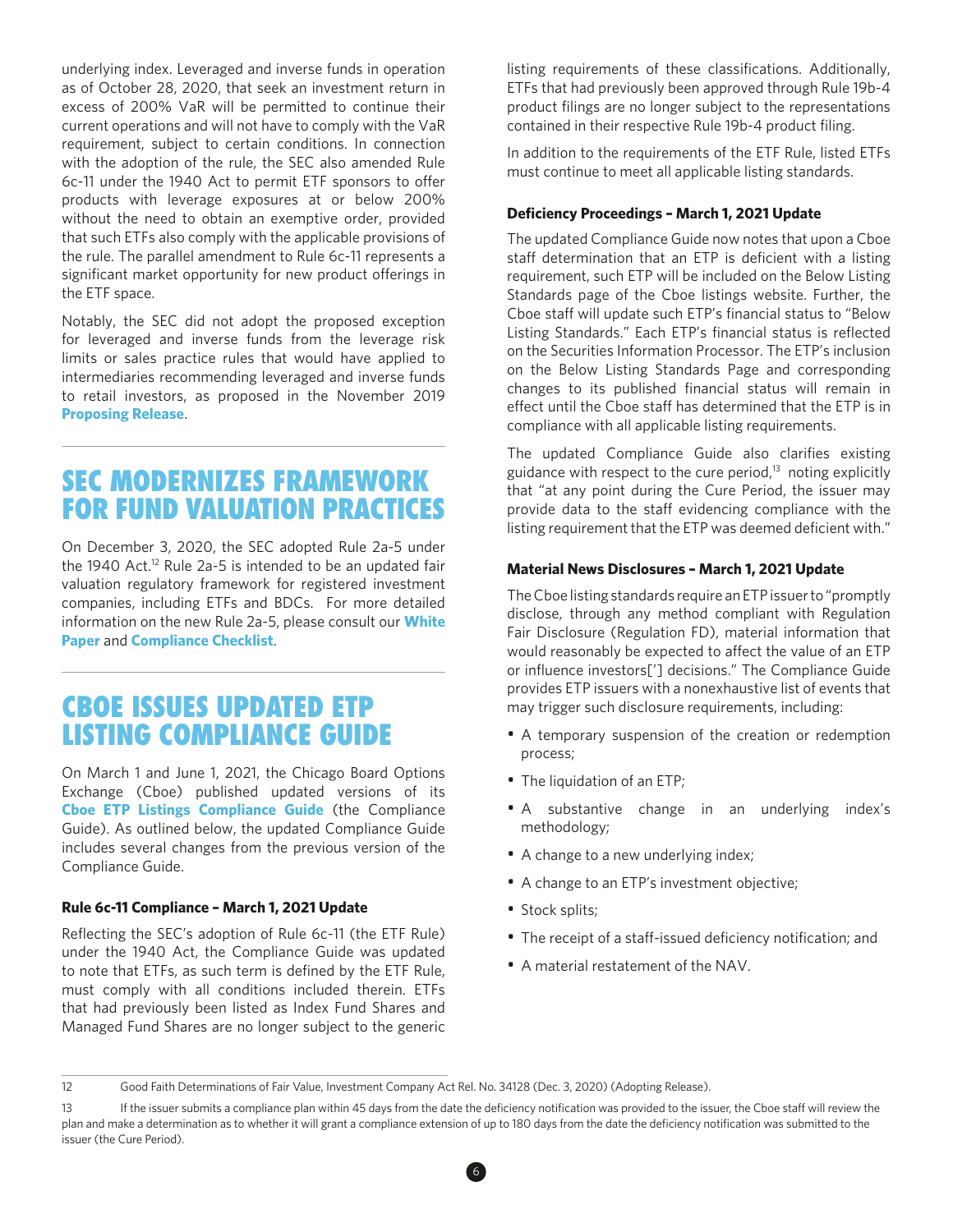The updated Compliance Guide has clarifed this disclosure requirement by noting that issuers that wish to restate a previously displayed NAV should inform the Cboe staf prior to publishing such restatement. Additionally, the updated Compliance Guide notes that, depending on the materiality of such restatement, the staff may request that the issuer publish a press release notifying the public of the restated NAV. The Compliance Guide also warns issuers that the shares of such ETP may be subject to a temporary trading halt.

#### **Voluntary Delisting – March 1, 2021 Update**

The updated Compliance Guide also provides issuers with additional guidance related to the liquidation and voluntary delisting of an ETP. The Compliance Guide reminds issuers that written notice should be provided to the Cboe staff at least 10 days before filing a Notification of Removal From Listing and/or Registration (Form 25) with the SEC and, at the same time, a press release should be published notifying the public of its intent to delist shares of the ETP.

The Compliance Guide further notes that it is customary for the exchange to file the Form 25 with the SEC on behalf of the ETP; however, the exchange may only do so after it has received confrmation that the ETP has been fully redeemed to shareholders of record. Issuers who wish to file the Form 25 on their own behalf must, simultaneously with the filing, provide a copy to the Cboe staf.

#### **Cash Distribution Schedules – March 1, 2021 Update**

ETP issuers are required to submit their 2021 cash distribution schedules via email to **[corporateactions@](mailto:corporateactions%40cboe.com?subject=) [cboe.com](mailto:corporateactions%40cboe.com?subject=)**. Cash distribution rates must be submitted via email to the same address no later than 6:00 PM ET on the trading day prior to the distribution's ex-date.

#### **Change in Trust (Reorganizations) – June 1, 2021 Update**

The updated June 1 Compliance Guide requires a trust seeking to switch the registration of an ETP to a separate trust to notify the Cboe staff at least 10 business days prior to the effective date, at which time the Cboe staff will determine the documents that are necessary to complete the transaction.

### SEC APPROVES CUSTOM BASKETS FOR CERTAIN PORTFOLIO-SHIELDING ETFS

In February 2021, the SEC issued exemptive orders to **[Natixis Investment Managers](https://www.sec.gov/rules/ic/2021/ic-34192.pdf)** (Natixis), **[Invesco](https://www.sec.gov/rules/ic/2021/ic-34193.pdf)** and **[Blue](https://www.sec.gov/rules/ic/2021/ic-34221.pdf) [Tractor Group](https://www.sec.gov/rules/ic/2021/ic-34221.pdf)** (Blue Tractor) approving their requests to

create or redeem ETF shares through "custom baskets" that deviate from their proxy portfolios. In August 2021, the SEC issued similar relief for **[Fidelity](https://www.sec.gov/rules/ic/2021/ic-34350.pdf)**. 14

As discussed in a previous issue of the ETF Roundup, the SEC previously issued orders for each of Natixis, Invesco, Blue Tractor and Fidelity, approving their respective "semitransparent" active ETF structures. These orders permitted necessary exemptions from the 1940 Act to permit the operation of actively managed ETFs that do not fully disclose their portfolios on a daily basis, as ordinarily required under Rule 6c-11, but instead required them to disclose a "proxy portfolio" designed to closely track the daily performance of an ETF's portfolio, along with certain other information that, together with the proxy portfolio, seeks to ensure that an ETF's arbitrage mechanism is efective. In addition, for these ETFs, the assets included in the proxy portfolio constitute the creation basket, rather than a pro rata portion of the ETF's portfolio required for traditional ETFs.

The amended relief provided by the SEC now enables the semitransparent ETF applicants to create so-called custom baskets that contain securities not included in, or securities in diferent weights than are in, an ETF's proxy portfolio when creating or redeeming shares, subject to the corresponding requirements in Rule 6c-11. Non- and semi-transparent ETFs are not covered by Rule 6c-11, which permits ETFs covered by the rule (e.g., index-tracking and transparent active ETF structures) to use custom baskets.

Natixis's custom basket order allows for the use of custom baskets in ETFs that follow NYSE's Proxy Portfolio Methodology approach, while the orders provided to Invesco, Blue Tractor and Fidelity provide custom basket relief for their proprietary models (each, together with the NYSE's Proxy Portfolio Methodology, a proxy model). In each case, the names and quantities of the instruments that may constitute a creation basket will generally be the same as the ETF's proxy model, but an ETF may accept creation baskets that difer from the proxy model. Each ETF will also publish on its website the composition of any creation basket exchanged with an authorized participant on the previous day if it difered from the same business day's proxy model, other than with respect to cash.

# SEC STAFF REQUIRES CANNABIS ETFS TO FILE LEGAL STATUS OPINIONS

Beginning in late 2018, the SEC staff adopted the position that any fund seeking to register with the SEC that will invest principally in cannabis companies, including an ETF, must file as an exhibit to its registration statement a legal opinion

<sup>14</sup> The SEC also recently approved rule changes related to the listing standards for portfolio-shielding ETFs on the [NYSE Arca, Inc.,](https://www.sec.gov/rules/sro/nysearca/2021/34-93120.pdf) [Nasdaq Stock Market LLC,](https://www.sec.gov/rules/sro/nasdaq/2021/34-93277.pdf) and [Cboe BZX Exchange. Inc.](https://www.sec.gov/rules/sro/cboebzx/2021/34-93147.pdf) providing for the use of custom baskets to the extent permitted by this exemptive relief.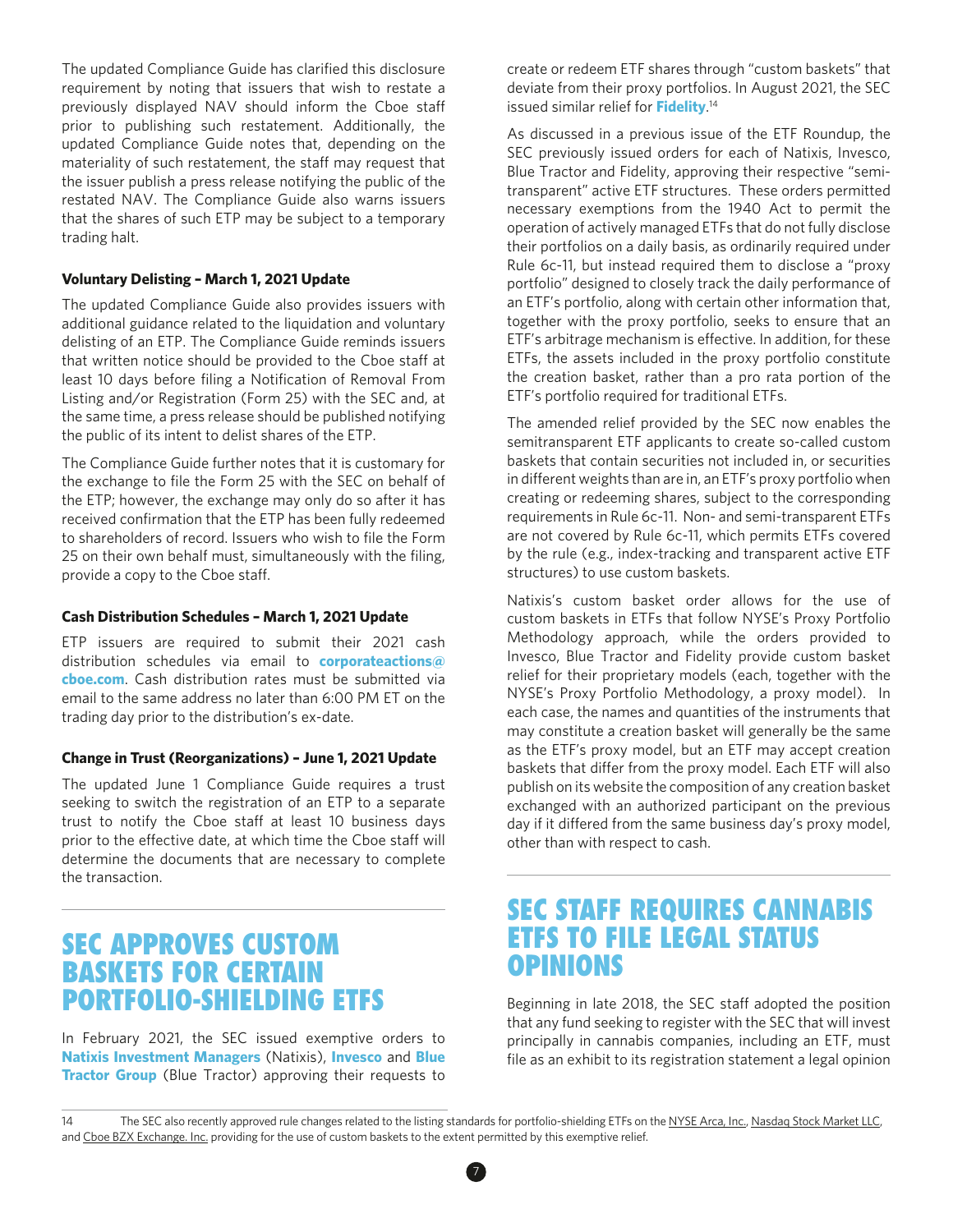from outside counsel confrming that the fund complies with all applicable US federal and state laws and foreign laws in connection with its investment in cannabis companies. If the fund will use derivatives to obtain exposure to US cannabis companies, the staff has requested that the opinion include a statement that explicitly acknowledges that the fund will use derivatives to obtain exposure to US cannabis companies, and that shareholders will not be exposed to liability as a result of that strategy. In some cases, the staf has requested that the opinion be filed on an annual basis. There are currently at least seven cannabis ETFs trading on US exchanges, each of which has fled an opinion on the legal status of the cannabis companies held by that fund. In 2021, with the advent of ETFs seeking to invest principally in other highly regulated industries, the SEC staff has requested the same legal opinion in connection with the ETFs' investments in companies in those other industries.